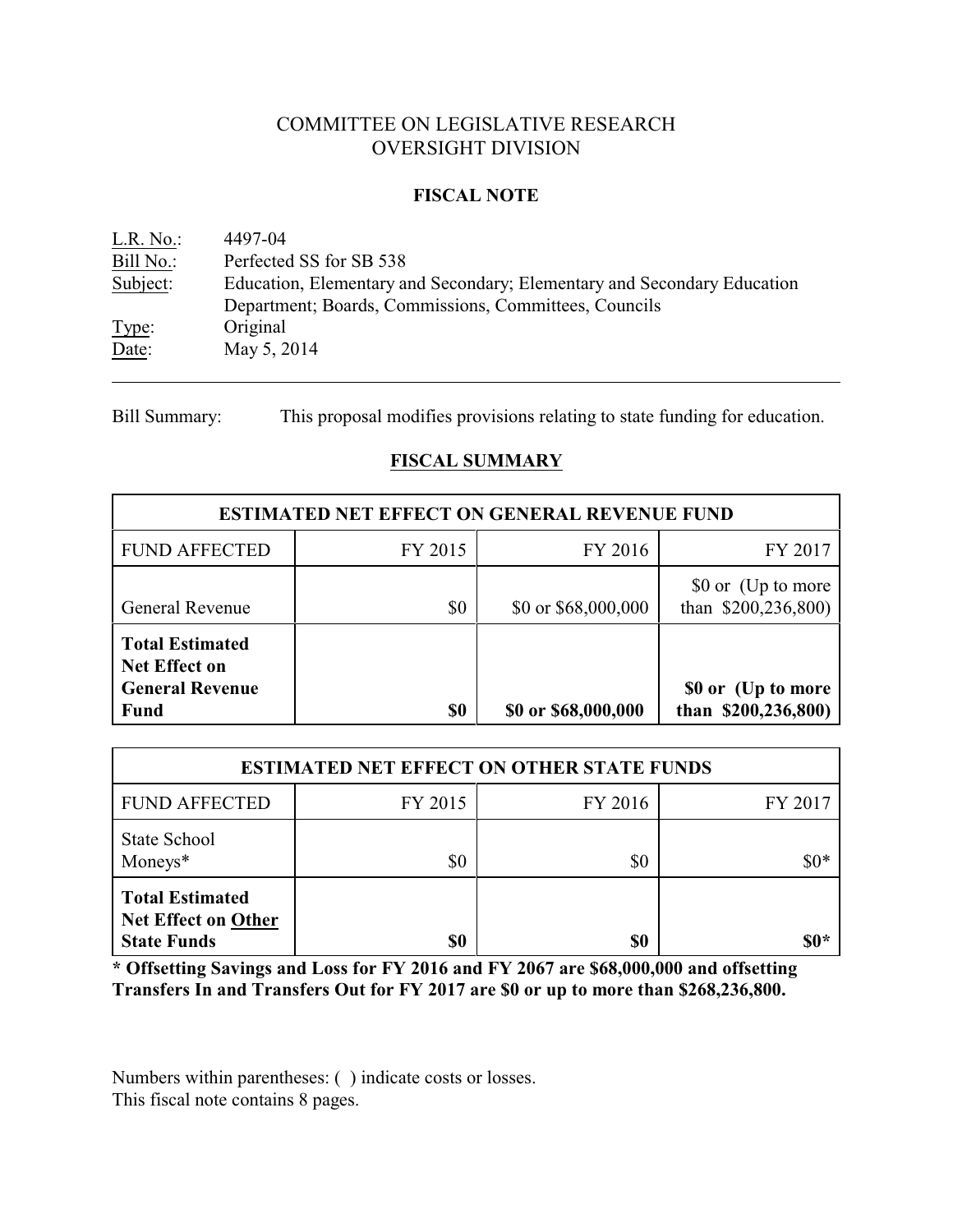L.R. No. 4497-04 Bill No. Perfected SS for SB 538 Page 2 of 8 May 5, 2014

| <b>ESTIMATED NET EFFECT ON FEDERAL FUNDS</b>                        |         |         |         |  |  |
|---------------------------------------------------------------------|---------|---------|---------|--|--|
| <b>FUND AFFECTED</b>                                                | FY 2015 | FY 2016 | FY 2017 |  |  |
|                                                                     |         |         |         |  |  |
|                                                                     |         |         |         |  |  |
| <b>Total Estimated</b><br>Net Effect on All<br><b>Federal Funds</b> | \$0     | \$0     |         |  |  |

| <b>ESTIMATED NET EFFECT ON FULL TIME EQUIVALENT (FTE)</b>    |         |         |         |  |  |
|--------------------------------------------------------------|---------|---------|---------|--|--|
| <b>FUND AFFECTED</b>                                         | FY 2015 | FY 2016 | FY 2017 |  |  |
|                                                              |         |         |         |  |  |
|                                                              |         |         |         |  |  |
| <b>Total Estimated</b><br><b>Net Effect on</b><br><b>FTE</b> |         |         |         |  |  |

 $\boxtimes$  Estimated Total Net Effect on All funds expected to exceed \$100,000 savings or (cost).

 $\Box$  Estimated Net Effect on General Revenue Fund expected to exceed \$100,000 (cost).

| <b>ESTIMATED NET EFFECT ON LOCAL FUNDS</b>                                                  |  |  |  |  |  |
|---------------------------------------------------------------------------------------------|--|--|--|--|--|
| FY 2015<br>FY 2016<br><b>FUND AFFECTED</b><br>FY 2017                                       |  |  |  |  |  |
| \$0<br>\$0 or $($ \$68,000,000)   \$0 or $($ \$68,000,000 $)$ *<br><b>Local Government*</b> |  |  |  |  |  |

**\* Additional Offsetting Transfers In and Costs FY 2017 are \$0 or up to more than \$268,236,800.**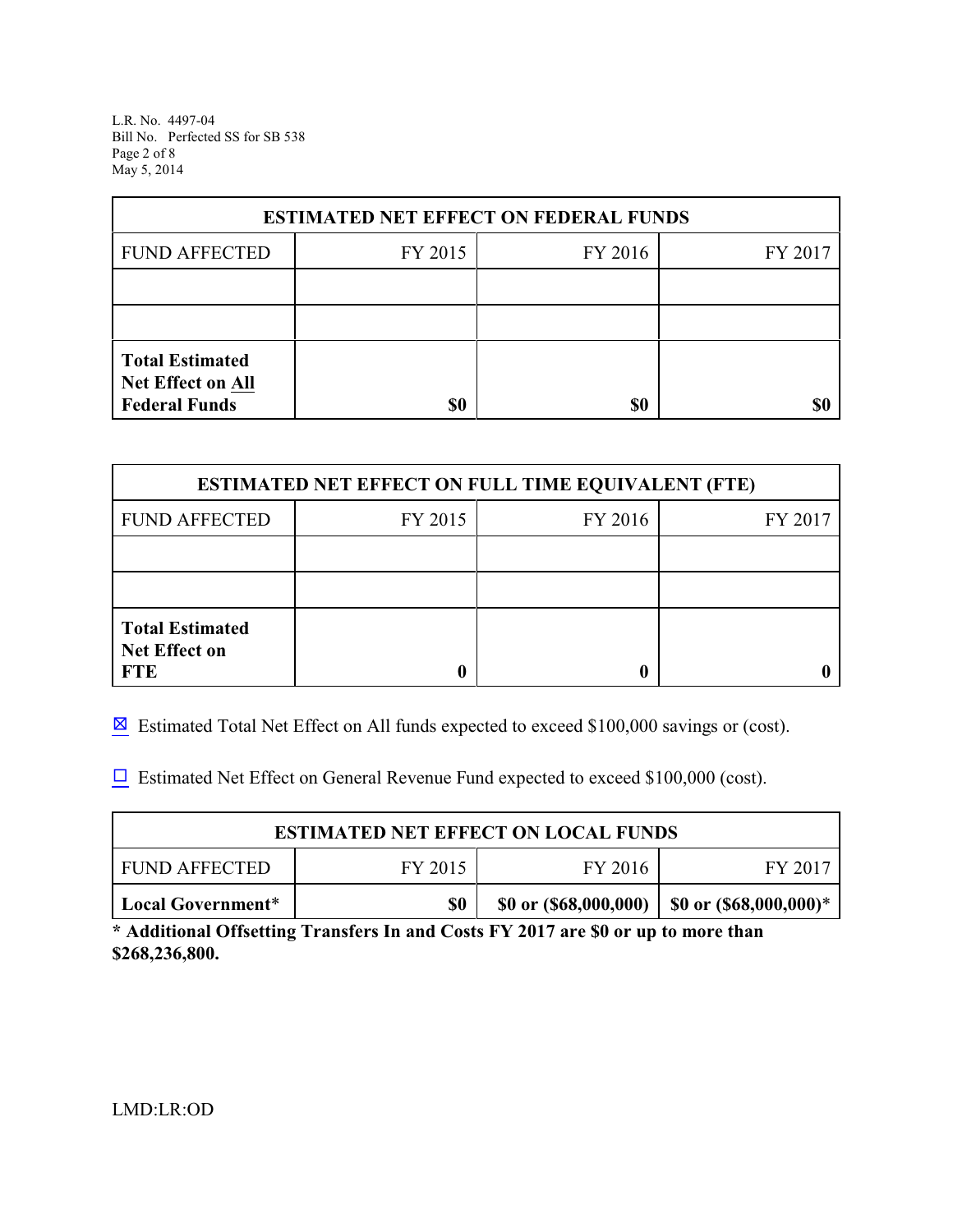L.R. No. 4497-04 Bill No. Perfected SS for SB 538 Page 3 of 8 May 5, 2014

## **FISCAL ANALYSIS**

### ASSUMPTION

Officials from the **Office of Administration - Division of Budget and Planning (BAP)** defer to DESE on the fiscal impact of this proposed legislation. This proposal has no fiscal impact on BAP.

Officials from the **Department of Elementary and Secondary Education (DESE)** made the following assumptions regarding this proposed legislation.

#### *§163.011(6)*

DESE assumes the adoption of this provision would result in elimination of a potential increase to the formula costs, beginning in the 2015-16 School Year, by an estimated \$68 million dollars do to the potential inflation of the Payment Weighted Average Daily Attendance (WADA) caused by the USDA Community Eligibility Option going into effect for the 2014-15 school year.

#### *§163.011(10)(b)*

The implementation of this provision would eliminate further potential unknown, but significant, formula cost increases to the state created when districts annex in total, or in portion or reorganize with other districts. One such reorganization in 2008 has increased the cost to the state by approximately \$7.5 million annually since that time.

**Oversight** assumes district annexation or reorganization is speculative and, for fiscal note purposes only, will assign no fiscal impact.

#### *§163.018*

DESE states there is no way to know the number of students that would enroll in an early childhood education program under the terms of this proposal; however, the following estimates depict a potential range. It should be noted that if school districts can count early childhood education for state aid, the numbers could increase significantly from those presented here.

LMD:LR:OD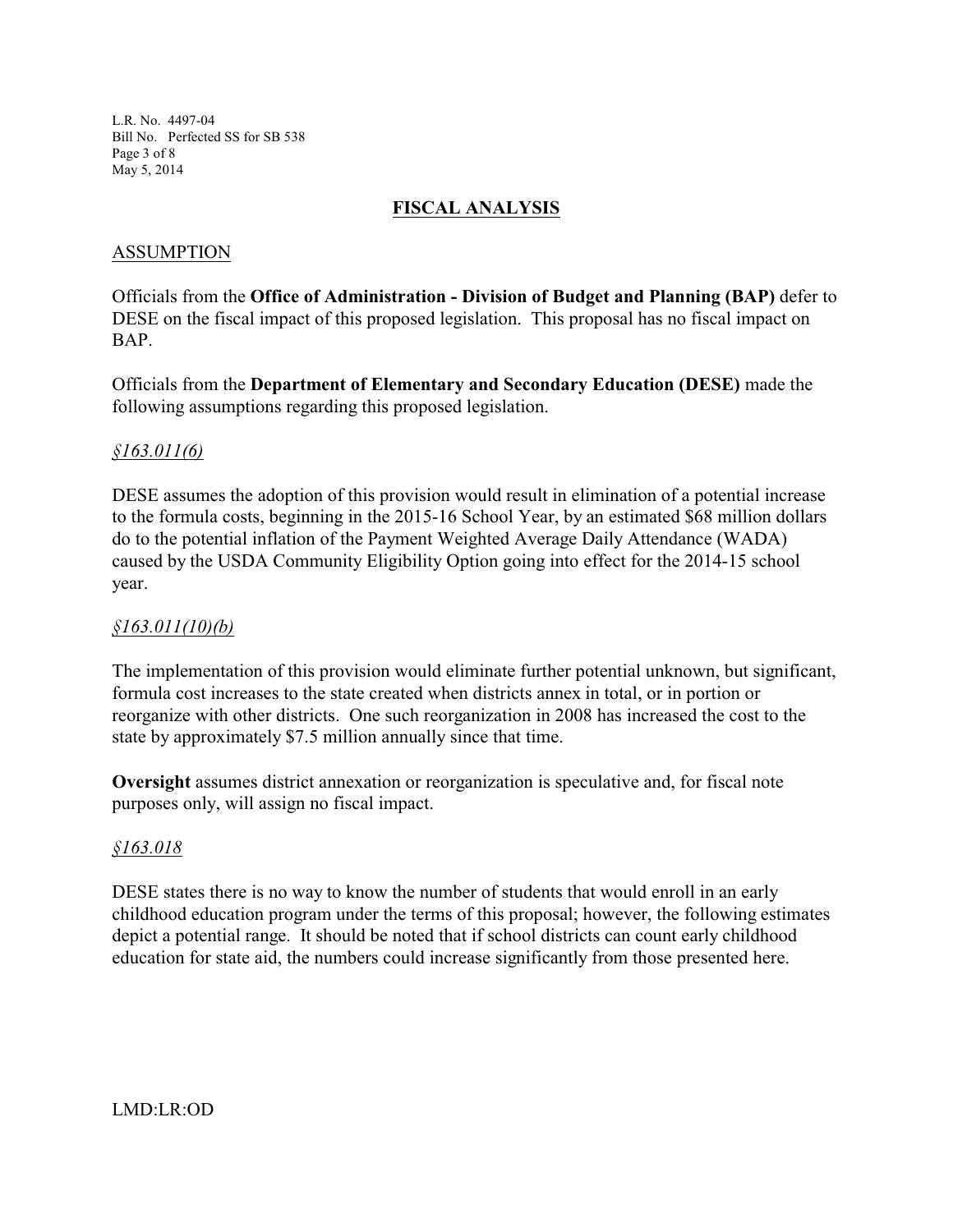L.R. No. 4497-04 Bill No. Perfected SS for SB 538 Page 4 of 8 May 5, 2014

ASSUMPTION (continued)

| Estimate of 3 $\&$ 4 year-olds based on FY12 kindergarten enrollment                                  | 141,618       |
|-------------------------------------------------------------------------------------------------------|---------------|
| Assume half of these would be eligible for free and reduced lunch -<br>Average Daily Attendance (ADA) | 70,809        |
| Estimate of payment - Weighted Average Daily Attendance (WADA)                                        | 66,560        |
| Current average payment amount per WADA                                                               | \$4,030       |
| Estimated cost of all $3 \& 4$ year-olds participating full time                                      | \$268,236,800 |
| Cost of 3 year-olds attending 2 full days per week and 4 year-olds at 3 full<br>days per week         | \$134,119,327 |
| Cost of 3 year-olds attending 2 half days per week and 4 year-olds at 3<br>half days per week         | \$67,059,663  |

§168.018.2 indicates that the provisions of the section shall become effective in any school year subsequent to a school year in which the formula is fully funded. The fiscal impact of this section will remain \$0 per year until the time the formula is fully funded. If however, the formula is fully funded within three years, the impact of this proposal would reflect the amounts as calculated above.

**Oversight** assumes the earliest the foundation formula could be fully funded would be in FY 2016 and will, for fiscal note purposes only, show fiscal impact for FY 2017 of \$0 (formula not fully funded) to a range of \$67,059,663 up to more than \$268,236,800 (formula fully funded).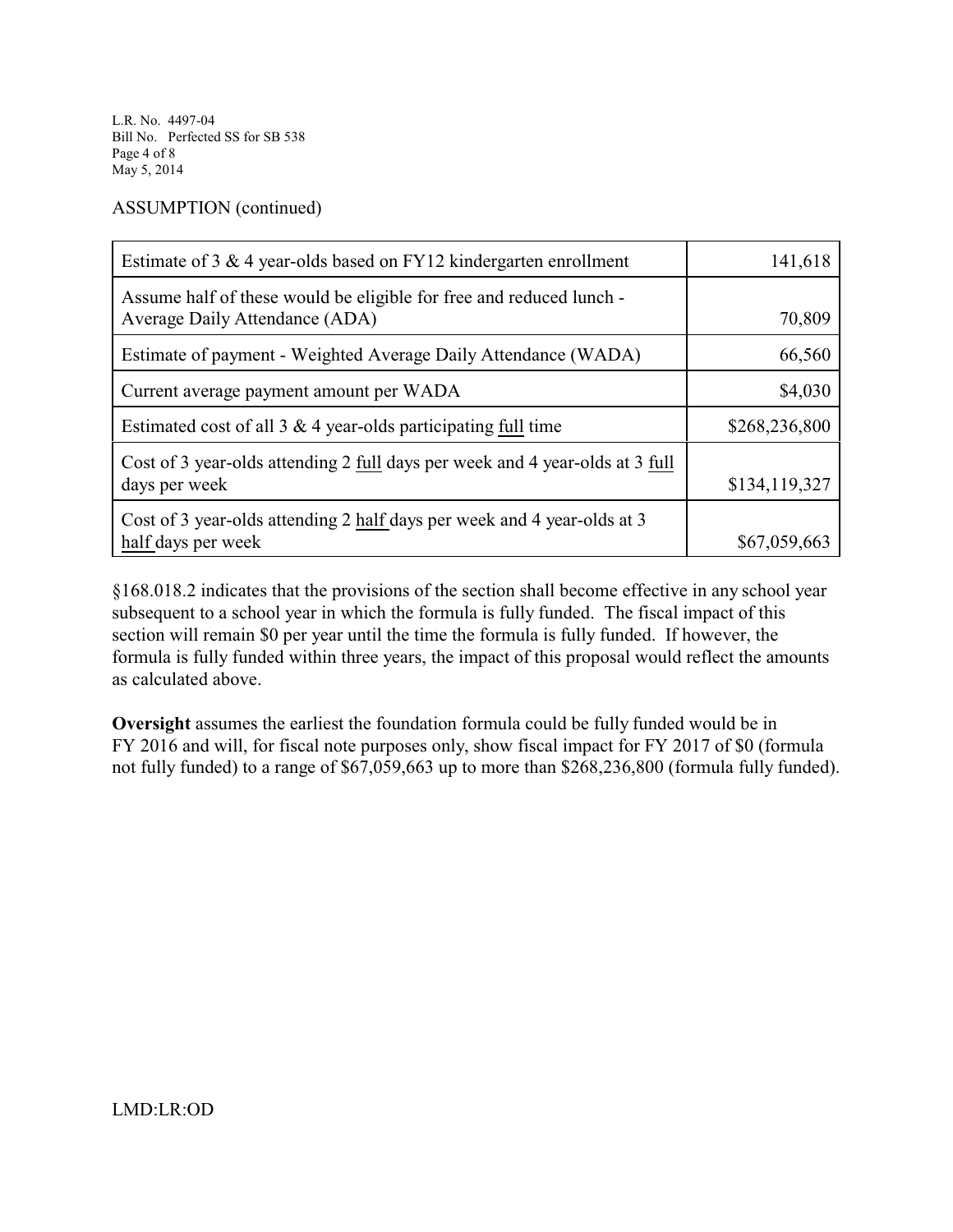L.R. No. 4497-04 Bill No. Perfected SS for SB 538 Page 5 of 8 May 5, 2014

| FISCAL IMPACT - State Government                                                                                                                             | FY 2015<br>$(10 \text{ Mo.})$ | FY 2016                        | FY 2017                                                        |
|--------------------------------------------------------------------------------------------------------------------------------------------------------------|-------------------------------|--------------------------------|----------------------------------------------------------------|
| <b>GENERAL REVENUE</b>                                                                                                                                       |                               |                                |                                                                |
| Savings - Department of Elementary and<br>Secondary Education (DESE) -Reduced<br>state aid - Cost aversion due to<br>Community Eligibility Option (§163.011) | \$0                           | \$0 or<br>\$68,000,000         | \$0 or<br>\$68,000,000                                         |
| Transfer Out - State School Moneys Fund<br>- State aid for early childhood education<br>programs $(\S163.018)$                                               | \$0                           | \$0                            | \$0 or<br>$(\$67,059,663$ up<br>to more than<br>\$268,236,800) |
| <b>ESTIMATED NET EFFECT ON</b><br><b>GENERAL REVENUE</b>                                                                                                     | $\underline{\underline{\$0}}$ | \$ <u>0 or</u><br>\$68,000,000 | <u>So or (Up to</u><br>more than<br>\$200,236,800)             |
| <b>STATE SCHOOL MONEYS FUND</b>                                                                                                                              |                               |                                |                                                                |
| Savings - Cost aversion due to<br>Community Eligibility Option (§163.011)                                                                                    | \$0                           | \$0 or<br>\$68,000,000         | \$0 or<br>\$68,000,000                                         |
| Transfer In - General Revenue - State aid<br>for early childhood education programs<br>$(\$163.018)$                                                         | \$0                           | \$0                            | \$0 or<br>\$67,059,663 up<br>to more than<br>\$268,236,800     |
| Loss - Reduced state aid due to<br>Community Eligibility Option (§163.011)                                                                                   |                               | \$0 or<br>$(\$68,000,000)$     | \$0 or<br>$(\$68,000,000)$                                     |
| Transfer Out - School districts - State aid<br>for early childhood education programs<br>$(\$163.018)$                                                       |                               |                                | \$0 or<br>$(\$67,059,663$ up<br>to more than                   |
|                                                                                                                                                              | \$0                           | \$0                            | \$268,236,800)                                                 |
| <b>ESTIMATED NET EFFECT ON</b><br><b>STATE SCHOOL MONEYS FUND</b>                                                                                            | <u>\$0</u>                    | <u>\$0</u>                     | <u>\$0</u>                                                     |
| LMD:LR:OD                                                                                                                                                    |                               |                                |                                                                |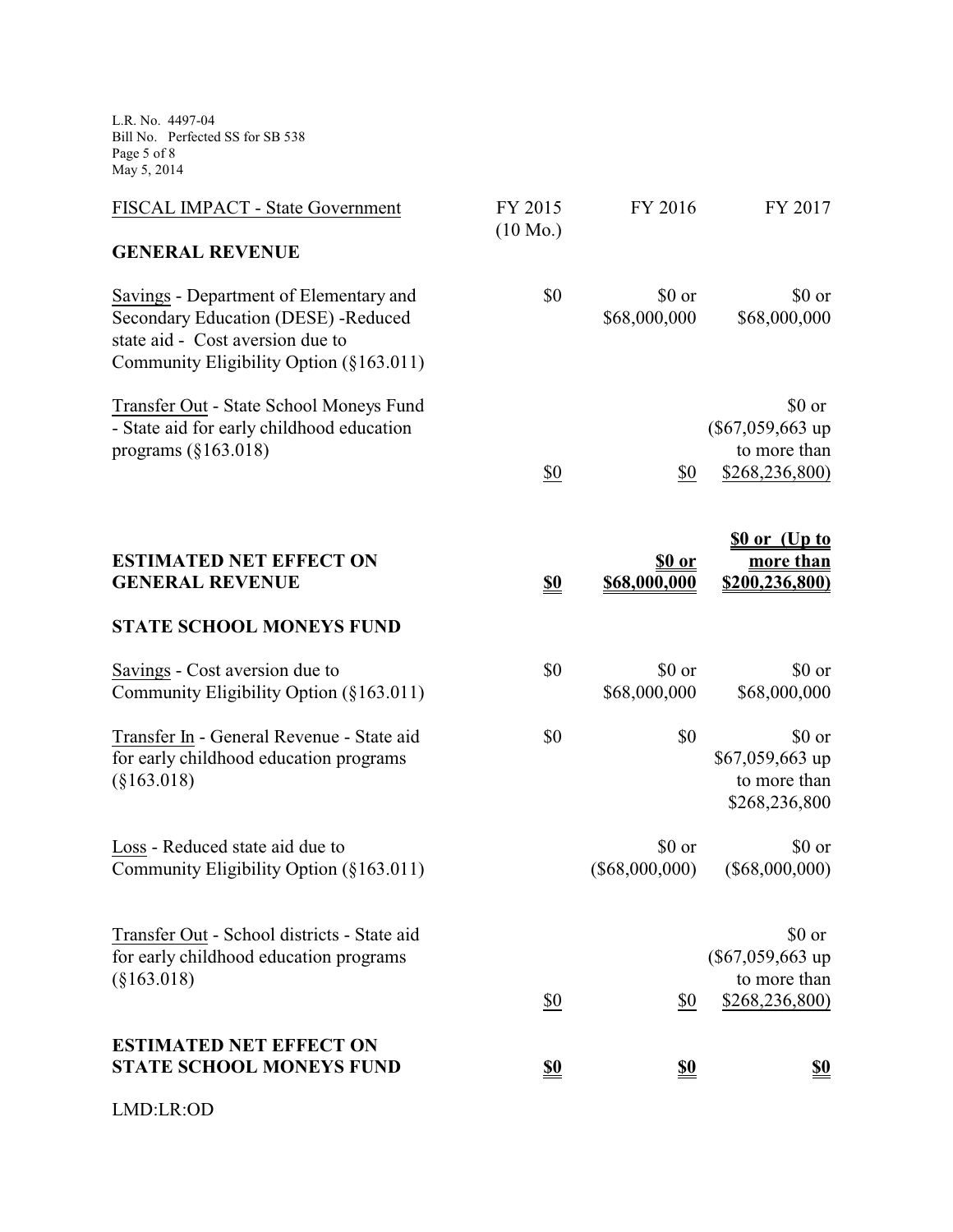L.R. No. 4497-04 Bill No. Perfected SS for SB 538 Page 6 of 8 May 5, 2014

| FISCAL IMPACT - Local Government                                                     | FY 2015<br>$(10 \text{ Mo.})$ | FY 2016                            | FY 2017                                                     |
|--------------------------------------------------------------------------------------|-------------------------------|------------------------------------|-------------------------------------------------------------|
| <b>LOCAL POLITICAL SUBDIVISIONS</b>                                                  |                               |                                    |                                                             |
| Transfer In - School Districts - State aid<br>for early childhood education programs | \$0                           | \$0                                | \$0 or<br>$$67,059,663$ up<br>to more than<br>\$268,236,800 |
| Loss - Reduced state aid due to<br>Community Eligibility Option (§163.011)           | \$0                           | \$0 or<br>$(\$68,000,000)$         | \$0 or<br>$(\$68,000,000)$                                  |
| Costs - School Districts - Education<br>expenses $(\S163.018)$                       |                               |                                    | \$0 or<br>$(\$67,059,663$ up<br>to more than                |
| <b>ESTIMATED NET EFFECT ON</b><br>POLITICAL SUBDIVISIONS                             | \$0<br><u>\$0</u>             | \$0<br>\$0 or<br>$($ \$68,000,000) | \$268,236,800<br><u>\$0 or</u><br>$($ \$68,000,000)         |

#### FISCAL IMPACT - Small Business

Small businesses providing day care could have a negative fiscal impact as a result of this proposal.

#### FISCAL DESCRIPTION

#### §163.011 (6) - FREE AND REDUCED LUNCH PUPIL COUNT

If school districts are eligible to participate in the USDA Community Eligibility Option and choose to participate, the calculation used to determine free and reduced lunch pupil count will change. For those districts, free and reduced lunch pupil count will be the percentage of free and reduced lunch students calculated as eligible on the last Wednesday in January of the most recent school year, as described in the act, multiplied by the district's average daily attendance figure.

#### §163.011 (10) (b) - LOCAL EFFORT CALCULATION

Currently, the calculation of local effort uses a school district's assessed valuation figure from 2004. This act provides that when a change in a school district's boundary lines occurs, as

LMD:LR:OD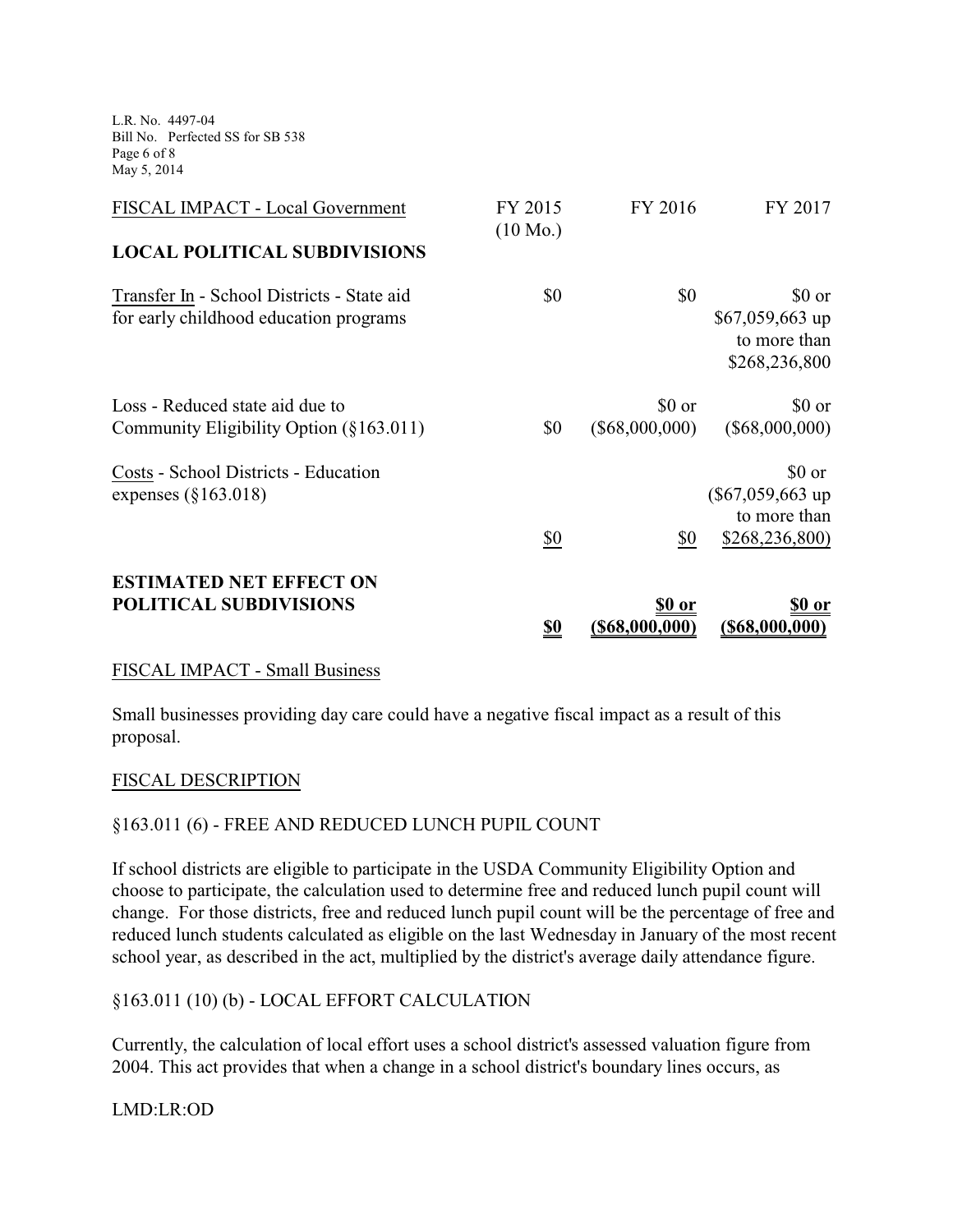L.R. No. 4497-04 Bill No. Perfected SS for SB 538 Page 7 of 8 May 5, 2014

### FISCAL DESCRIPTION (continued)

described in the proposed legislation, the Department of Elementary and Secondary Education must adjust the affected district's local effort calculation based on the land area adjustments from the boundary line change using 2004 assessed valuation data.

#### §163.018 - EARLY CHILDHOOD EDUCATION

This section would allow a school district or a charter school that has declared itself as a local educational agency that operates an early childhood education program to receive state funding through the foundation formula for students between the ages of three and five who are eligible for free and reduced lunch. The district or charter school must provide full-day kindergarten and meet standards established by the State Board of Education. This bill would become effective in the school year after the school year in which the foundation formula is fully funded and would remain in effect in any succeeding year. This bill does not require school attendance beyond what is required under the state's compulsory attendance law and does not change or modify the state's kindergarten attendance age statutes.

This legislation is not federally mandated, would not duplicate any other program and would not require additional capital improvements or rental space.

#### SOURCES OF INFORMATION

Department of Elementary and Secondary Education Office of Administration Division of Budget and Planning

Michy Wilson

Mickey Wilson, CPA **Director** May 5, 2014

Ross Strope